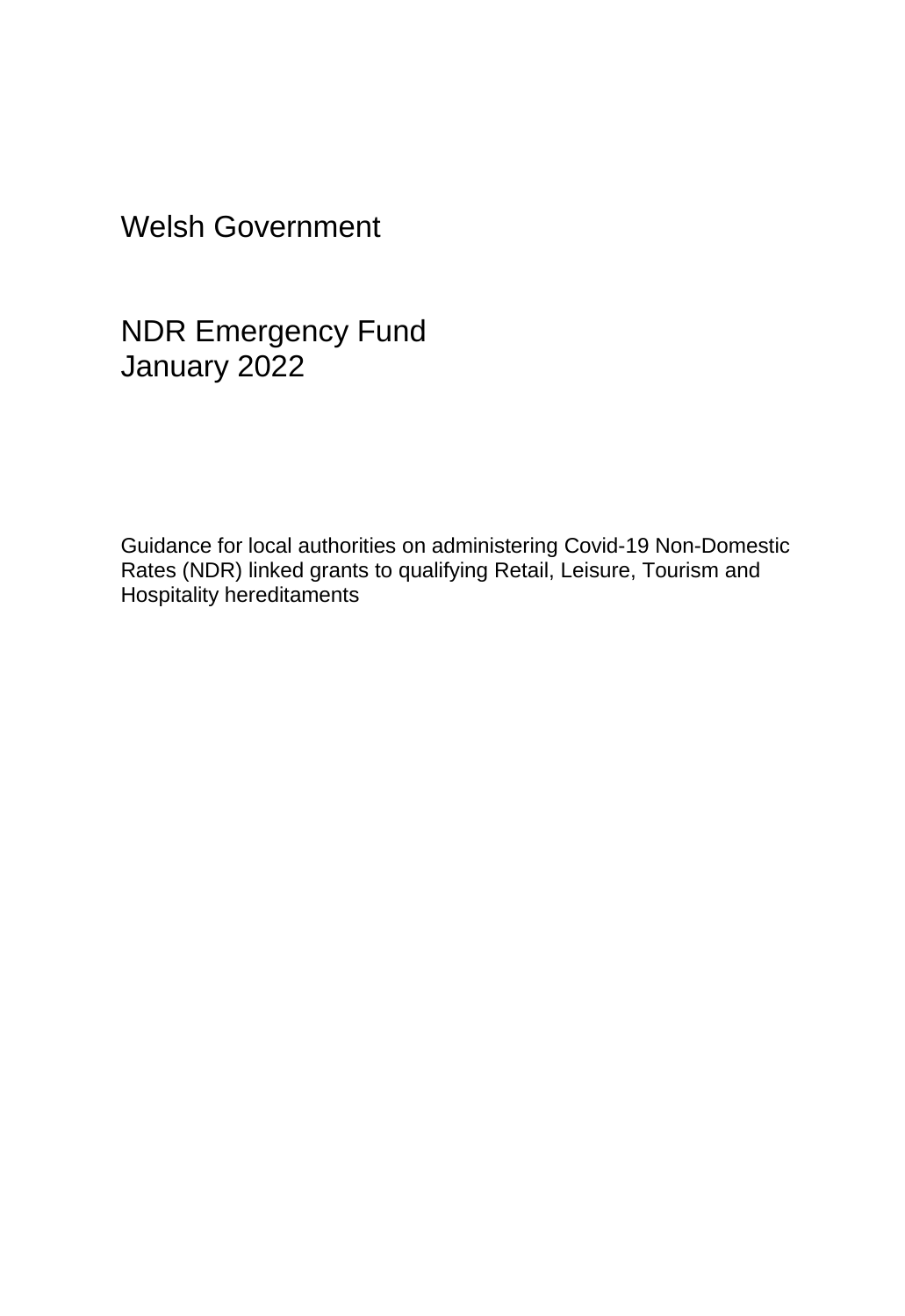## **About this guidance**

- 1. This guidance is intended to support county and county borough councils ("local authorities") administer business support grant schemes linked to the NDR system in Wales.
- 2. The purpose of the grant schemes is to support businesses with their immediate cash flow and to help them survive the economic consequences of additional restrictions introduced on the 26<sup>th</sup> December 2021 necessary to control the spread of Covid-19.
- 3. The funding is intended to cover the business impact from the  $13<sup>th</sup>$  December 2021 to the 14<sup>th</sup> February 2022.
- 4. To be eligible for support from this grant scheme, a business must have been actively trading up to the 13<sup>th</sup> December 2021 and would be expected to trade to the 14th February 2022.
- 5. The schemes being introduced in January 2022 (and the subject of this guidance) are targeted in nature to provide direct support principally to hospitality, retail, tourism and leisure businesses. The grants will also support supply chain businesses for these four sectors that can demonstrate a material impact of greater than 40% drop in turnover to their enterprises as a result of the additional restrictions in the period between the 13<sup>th</sup> December 2021 to 14<sup>th</sup> February 2022 compared to the same period in 2019 / 2020 or if a new business after that date in September / November 2021.
- 6. A further, specific ERF grant scheme will also be introduced and administered directly by the Welsh Government in January 2022.
- 7. This grant scheme will open for registrations on the 13<sup>th</sup> January 2022 and close at 5.00pm on the 14th February 2022.

### **The NDR linked grant schemes**

8. The NDR linked grant schemes being introduced by the Welsh Ministers for the 13<sup>th</sup> December 2021 – 14<sup>th</sup> February 2022 period are as follows.

### **i) Grant A:**

A **£2,000** cash grant payment for hospitality, retail, tourism and leisure businesses with Small Business Rate Relief (SBRR) qualifying hereditaments with a rateable value up to £12,000. Local authorities are expected to process this £2,000 grant payment for qualifying hospitality, retail, tourism and leisure businesses following completion of a short registration form.

Grant A will also apply to ratepayers eligible for charitable relief and Community Amateur Sports Clubs (CASC) relief, operating in the hospitality, retail, tourism and leisure sectors occupying properties with a rateable value of up to £12,000. Local authorities have discretion to provide grants to notfor-profit bodies they consider to be operating for charitable purposes but aren't currently receiving charitable relief or CASC relief. This discretion will only apply to not-for-profit organisations who are in receipt of or have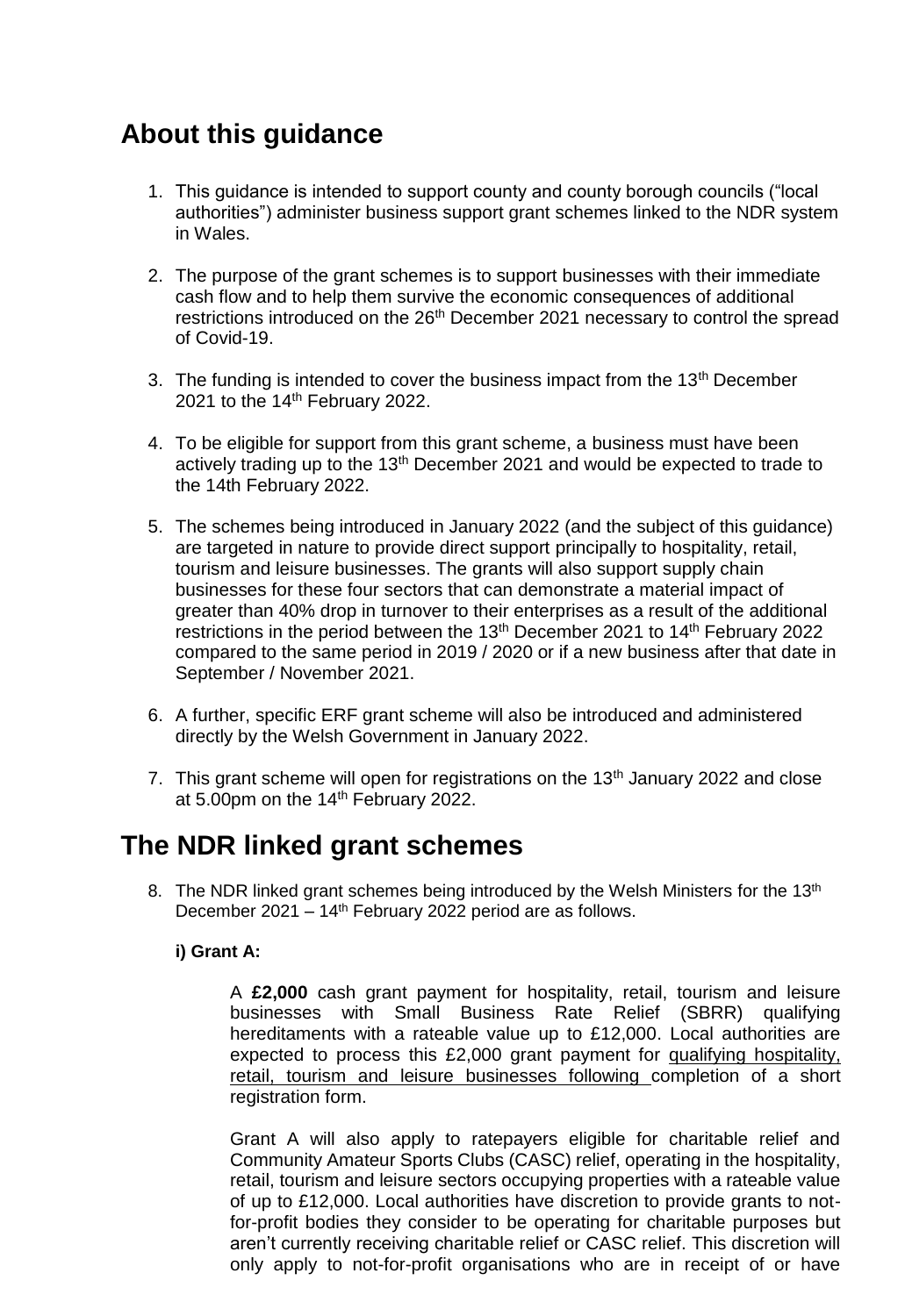entitlement to discretionary rates relief and operate in the leisure, retail, tourism or hospitality sectors.

For all businesses, their hereditament must have been on the NDR rating list as of the 1st September 2021 and the ratepayer needs to have been in occupation of the property as of the 30<sup>th</sup> November 2021.

The multiple property restriction applied to the Small Business Rates Relief scheme applies to this grant. Therefore the same ratepayer may only receive the grant for a maximum of two properties in each local authority.

#### **ii) Grant B:**

A **£4,000** cash grant payment for hospitality, retail, tourism and leisure businesses with qualifying hereditaments with a rateable value between £12,001 and £51,000. Local authorities are expected to process this £4,000 grant payment for qualifying hospitality, retail, tourism and leisure businesses following completion of a short registration form.

Grant B will also apply to ratepayers eligible for charitable relief and Community Amateur Sports Clubs (CASC) relief, operating in the hospitality, retail, tourism and leisure sectors occupying properties with a rateable value between £12,001 and £51,000. Local authorities have discretion to provide grants to not-for-profit bodies they consider to be operating for charitable purposes but aren't currently receiving charitable relief or CASC relief. This discretion will only apply to not-for-profit organisations who are in receipt of or have entitlement to discretionary rates relief and operate in the leisure, retail, tourism or hospitality sectors.

For all businesses, their hereditament must have been on the NDR rating list as of the 1st September 2021 and the ratepayer needs to have been in occupation of the property as of the 30<sup>th</sup> November 2021.

#### **iii) Grant C:**

.

A **£6,000** cash grant payment for hospitality, retail, tourism and leisure businesses occupying hereditaments with a rateable value between £51,001 and £500,000. The applicant's hereditament must have been on the NDR rating list as of the1st September 2021 and the ratepayer needs to have been in occupation of the property as of the 30<sup>th</sup> November 2021.

Grant C will also apply to ratepayers eligible for charitable relief and Community Amateur Sports Clubs (CASC) relief and not for profit organisations operating in the hospitality, retail, tourism and leisure sectors occupying properties with a rateable value between £51,001 and £500,000. Local authorities have discretion to provide grants to not-for-profit bodies they consider to be operating for charitable purposes but aren't currently receiving charitable relief or CASC relief. This discretion will only apply to not-for-profit organisations who are in receipt of or have entitlement to discretionary rates relief and operate in the leisure, retail, tourism or hospitality sectors.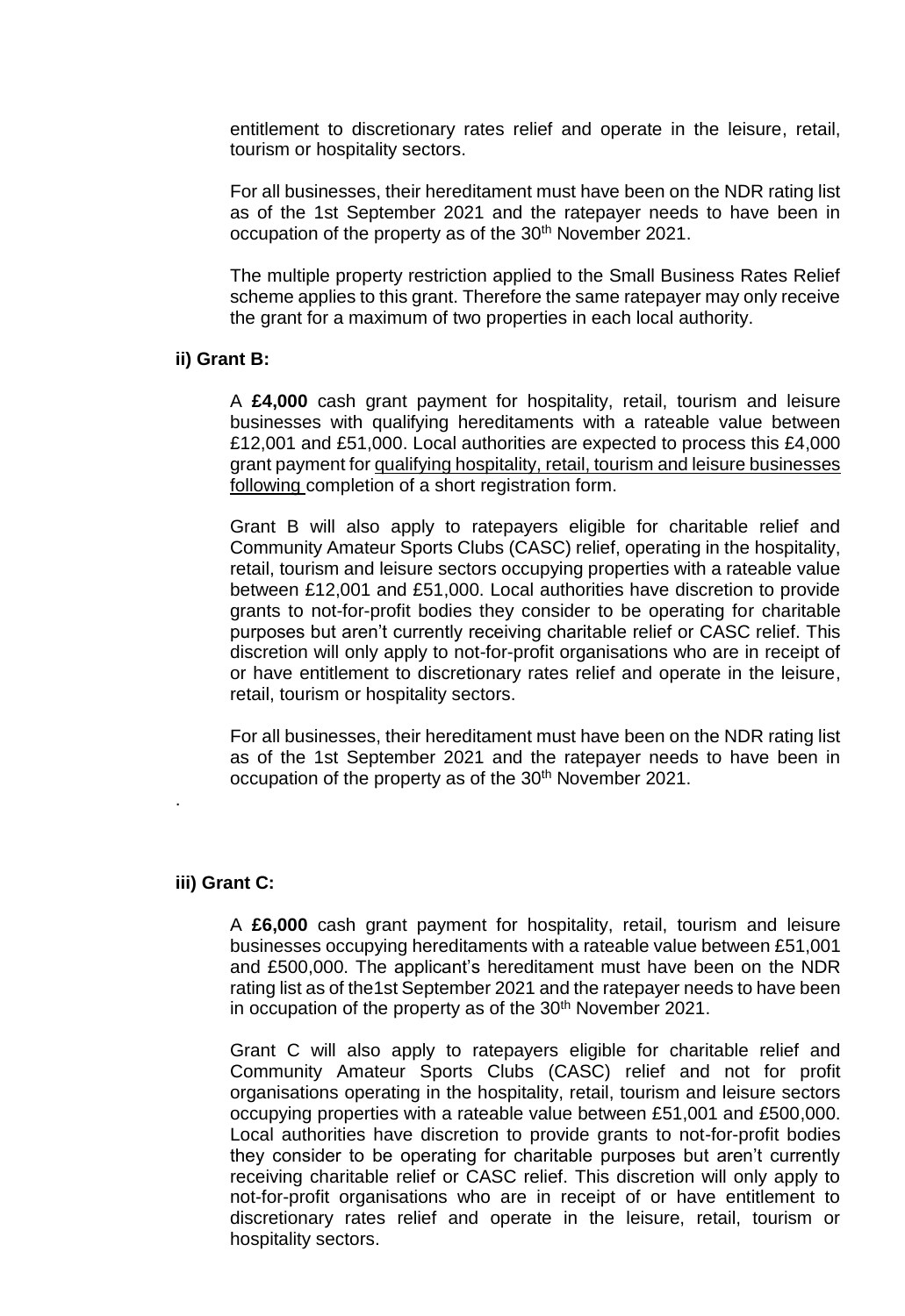### **Administering the schemes**

- 9. In order to help affected businesses survive the effect of additional restrictions, it is important that funding reaches them quickly and efficiently but with appropriate accounting officer safeguards in place.
- 10.Wherever possible, it will be the intention to keep registration forms as light touch as possible and to re-use as far as possible, tried and tested approaches.
- 11.Local authorities will be provided with financial support to help meet the costs of administering these grants. Further details on this will be provided separately.
- 12.This fund is separate to and distinct from earlier rounds of NDR linked grant support. All previous NDR linked grant schemes are now closed to new applicants and there are no exceptions to this. Registering for the NDR Emergency Fund does not enable businesses to apply retrospectively for previous or any other grant schemes.

## **Definitions – Leisure, Retail, Tourism and Hospitality**

- 13.The following types of leisure, retail, tourism and hospitality businesses are eligible for support, subject to their hereditaments being wholly or mainly used for a qualifying purpose and which meet the criteria laid out in paragraphs 6 **i-iii** of this guidance note.
- 14.Hereditaments that are being used for the sale of food and / or drink to visiting members of the public
	- Restaurants
	- Sandwich shops
	- Cafés
	- Coffee shops
	- Pubs
	- Bars or Wine Bars
- 15.Hereditaments that have a principal use as pubs, restaurants, cafes etc.
- 16.Hereditaments that are being used for the provision of sport, leisure and facilities to visiting members of the public (including for the viewing of such activities) and for the assembly of visiting members of the public.
	- Sports grounds and clubs
	- Sport and leisure facilities
	- Gyms
	- Tourist attractions,
	- Museums and art galleries,
	- Stately homes and historic houses,
	- Theatres,
	- Live Music Venues,
	- Cinemas,
	- Nightclubs,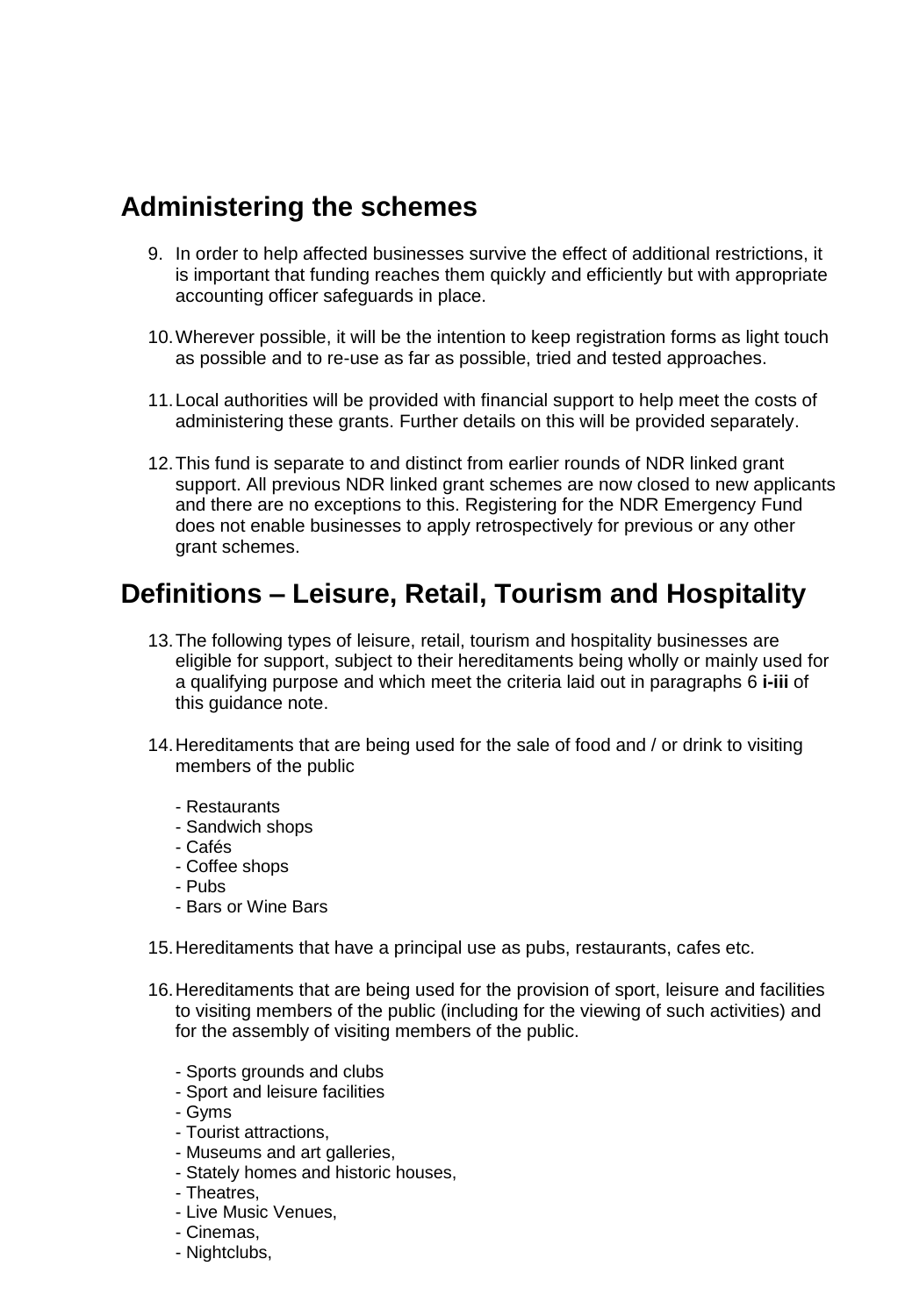- Bingo Halls
- 17.Hereditaments that are being used for retail, leisure and hospitality purposes, and eligible for Retail, Leisure and Hospitality Rate Relief. [https://businesswales.gov.wales/non-domestic-rates-retail-leisure-and-hospitality](https://businesswales.gov.wales/non-domestic-rates-retail-leisure-and-hospitality-rates-relief-wales-2021-22)[rates-relief-wales-2021-22](https://businesswales.gov.wales/non-domestic-rates-retail-leisure-and-hospitality-rates-relief-wales-2021-22)
- 18.Hereditaments that are being used for the assembly of visiting members of the public.
	- Public halls,
	- Clubhouses, clubs and institutions
- 19. Hereditaments that are being used as hotels, guest and boarding premises together with a limited number of self-catering accommodation which fulfil specific criteria (see paragraph 20 below). We consider this to mean hereditaments where the non-domestic part is being used for the provision of living accommodation as a business:
	- Hotels, Guest and Boarding Houses,
	- Caravan parks and sites

- Tourist Hostels - These may also be referred to as Group Accommodation, Activity Accommodation or Bunkhouse Accommodation

- 20.In relation to self-catering accommodation, these properties will **not** be eligible for the grant unless one of the following criteria are met:
	- The self-catering property is for 30 people or more, or
	- The self-catering accommodation is classed as an outdoor education centre or a tourist hostel.
- 21.For self-catering properties, local authorities have full discretion to request and examine trading business accounts, booking lists and self-assessment tax returns submitted to HMRC for the financial year ending 31 March 2020 if additional evidence is required to demonstrate that this criteria is met. In cases where local authorities have decided to request additional evidence and the evidence shows that the scheme criteria are not met, local authorities are required to withhold payment of grant.
- 22.Tourist Hostels are defined as properties such as :
- The service which it provides has an emphasis, on the sharing of facilities by people who do not necessarily reside in the same household.
- Some bedrooms may be private, but typically at least some will be dormitory style shared rooms. Toilets and showers may be en-suite or shared.
- Normally, individual dormitory beds or private rooms can be booked separately.
- Their purpose is to provide accommodation for visitors/travellers and does not include accommodation provided to homeless people or victims of domestic violence
- 23. The above list is not intended to be exhaustive as it would be impossible to list all the many and varied leisure, retail, tourism and hospitality uses that exist. There will also be mixed uses. However, it is intended to be a guide for local authorities as to the types of uses that the Welsh Government considers for this purpose to be eligible for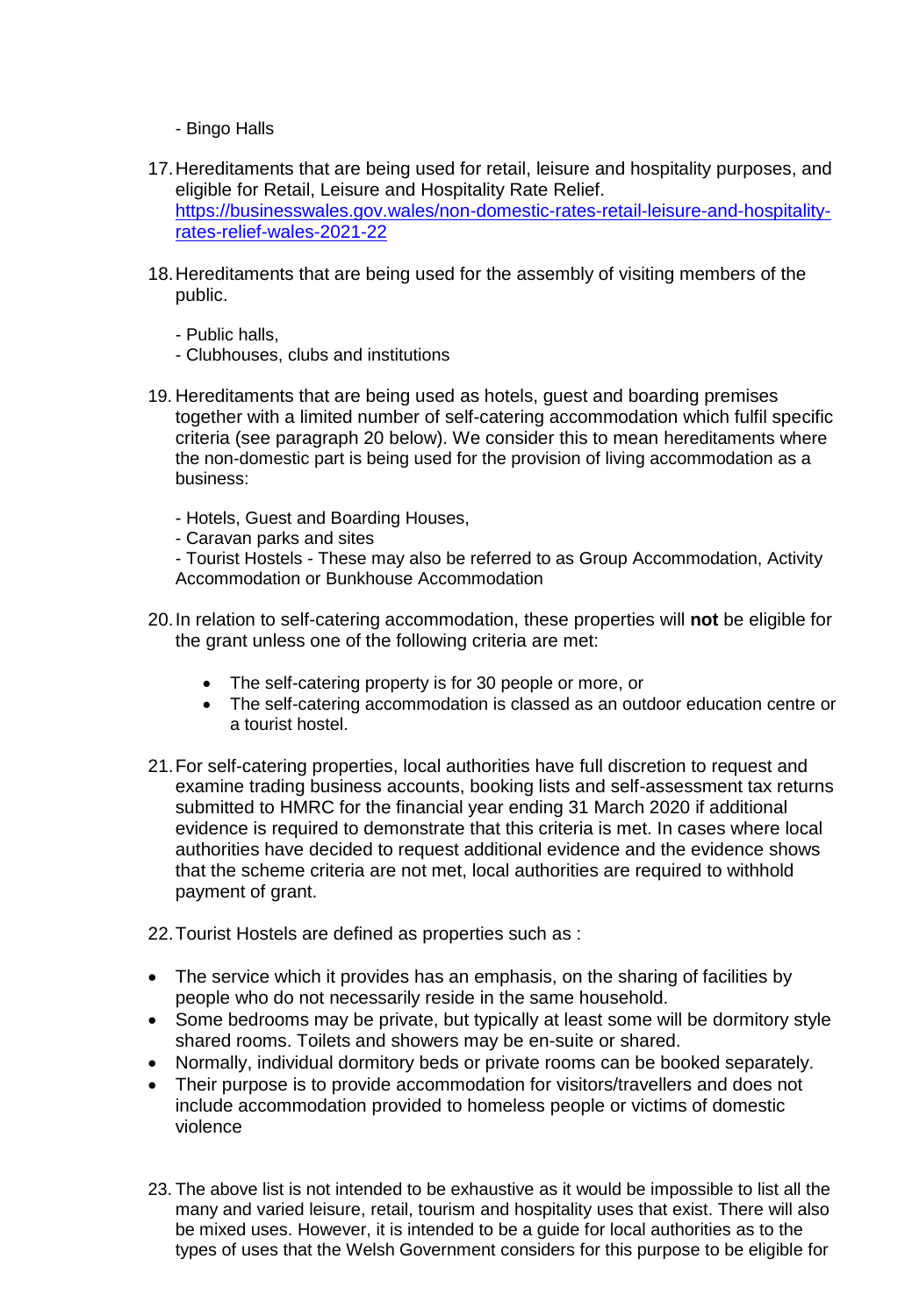grant funding. Local authorities should determine for themselves whether particular properties not listed are broadly similar in nature to those above and, if so, to consider them eligible for the grant. Conversely, properties that are not broadly similar in nature to those listed above should not be eligible for the grant.

24.Premises that are excluded from eligibility from the current retail, leisure and hospitality rates relief scheme, will also be excluded from eligibility for this grant. For example: Gaming establishments (as generally found in a city centre environment but potentially also located anywhere) that usually have access limited to people aged 18 and over and are a) not entitled to SBRR and b) where gambling rather than amusement is the predominant activity will not be eligible for grant support

## **Registration Details and Declarations**

- 25.It is expected that all businesses will need to complete a registration process to confirm the details of the business, and to agree to a number of declarations. This registration should include the following information as a minimum (however individual LA's may wish to add additional information in line with their process requirements).
	- Business Name
	- **Business Address**
	- Type of Business (hospitality, retail, leisure, tourism, supply chain)
	- No. of employees
	- **Bank Account Details**

26. In addition, the registration forms should contain the following declarations.

- I declare that my business has been impacted by the restrictions brought into place on the 26th December 2021, with supply chain businesses impacted by a reduction in turnover of greater than 40%
- I declare that my business was trading up to the 13<sup>th</sup> December 2021 and would be expected to trade to the 14<sup>th</sup> February 2022
- I understand that I can be awarded a Non-Domestic Rates Grant(s) OR a Discretionary Grant for this business but I cannot be awarded both types of grant for this business.
- I Declare that the grant received will be used to support the business
- I declare that all the information provided above is true and accurate
- I declare that I will not make any staff redundant for the period of this funding (to the  $14<sup>th</sup>$  February)
- I declare that my business is complying with all Welsh Government regulations and guidance to protect our staff and the public and recognise failure to do so can lead to claw back of grants provided.
- I declare that the total amount of funding received in grant aid does not exceed my annual turnover
- I understand that if a grant payment is made and evidence subsequently emerges to show that I am not eligible for that grant payment, the Local Authority, acting on behalf of Welsh Government, may require repayment of the grant in full or part from me. Also, should it be determined that the payment was made as a result of an act of fraud by me or on my behalf, legal action may be taken against me
- I acknowledge that my Local Authority will undertake any appropriate business checks considered necessary to assess the application